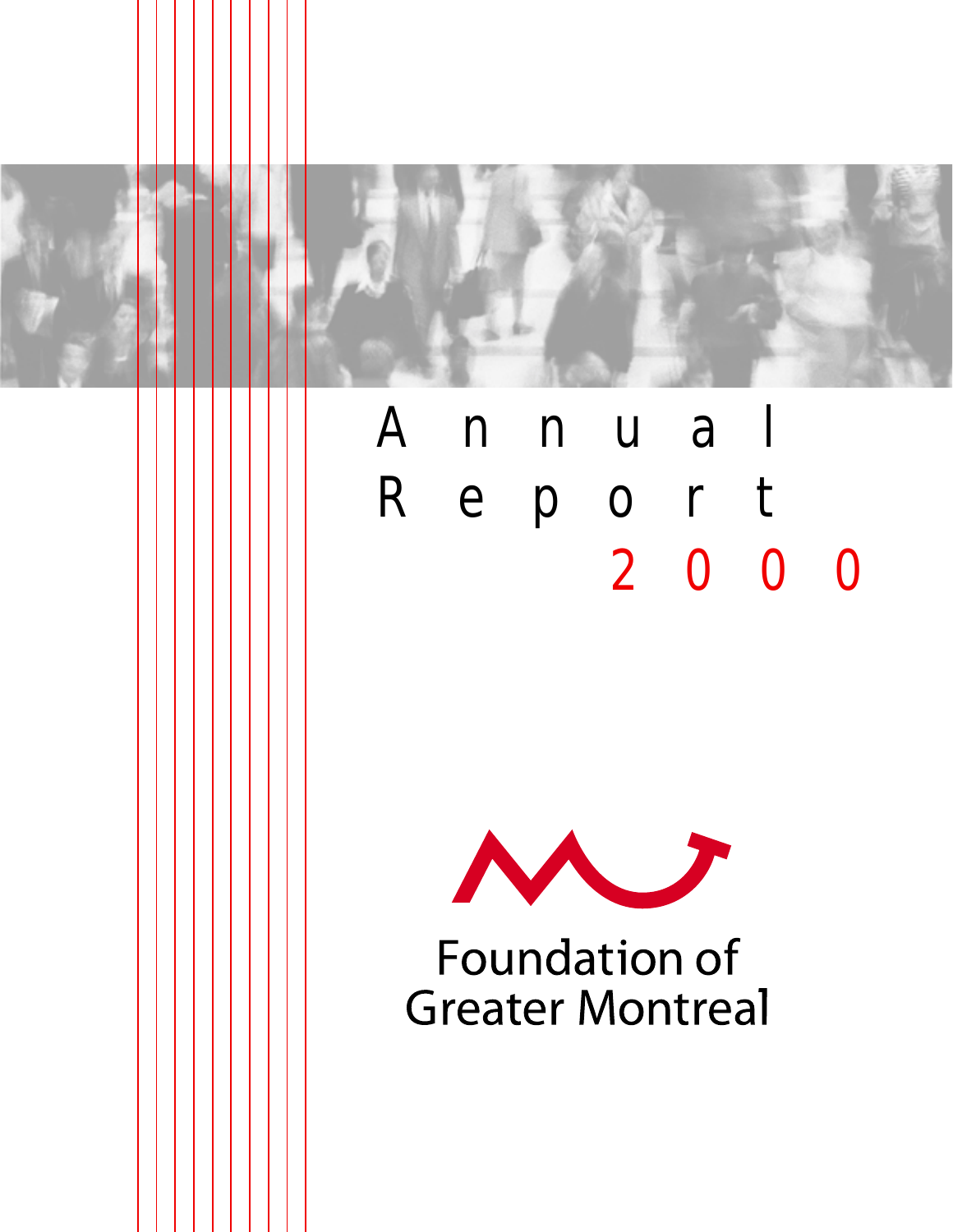# **Table of Contents**

| Message from the Chairman and the President | 3 |
|---------------------------------------------|---|
| About the FGM                               |   |
| <b>Board of Directors</b>                   | 6 |
| Financial statements                        |   |

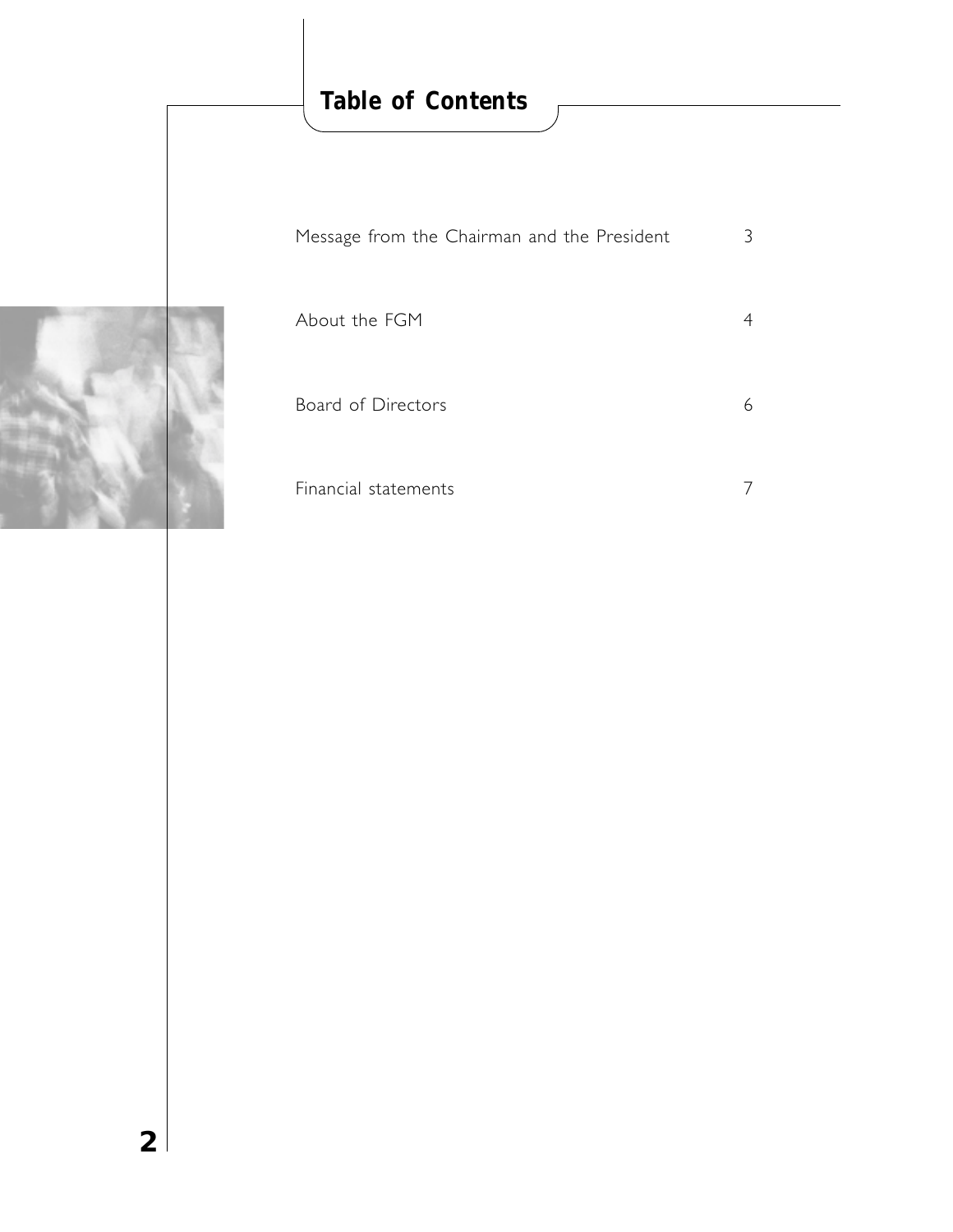everal years ago, leaders in the Greater Montréal area<br>inspired by the growth and success of community four<br>across Canada, saw the necessity and opportunity of c<br>a community foundation that would promote philanthi<br>and comm everal years ago, leaders in the Greater Montréal area, inspired by the growth and success of community foundations across Canada, saw the necessity and opportunity of creating a community foundation that would promote philanthropy perseverance, the Foundation of Greater Montreal (FGM) was incorporated, on December 20, 1999, under the Canada Corporations Act. A thirteen-member Board of Directors was subsequently formed, and the first President & CEO was appointed in November 2000.

Several important Montréal foundations came together in a spirit of partnership and caring to create the FGM. The Centraide Foundation, the YMCA Foundation of Montreal and the Red Feather Foundation decided to pool their assets in a common fund to be invested and administered by the FGM. Centraide of Greater Montreal, the J. W. McConnell Family Foundation and the Jewish Community Foundation of Montreal also played an important role in launching the FGM through their financial support and representation on the FGM's Board of Directors.

We are very excited to be part of this new and unique foundation and look forward to making a significant contribution to the general wellbeing of the Greater Montréal community.

Irene Nattel **Kathleen** Weil Chairman **President & CEO** 

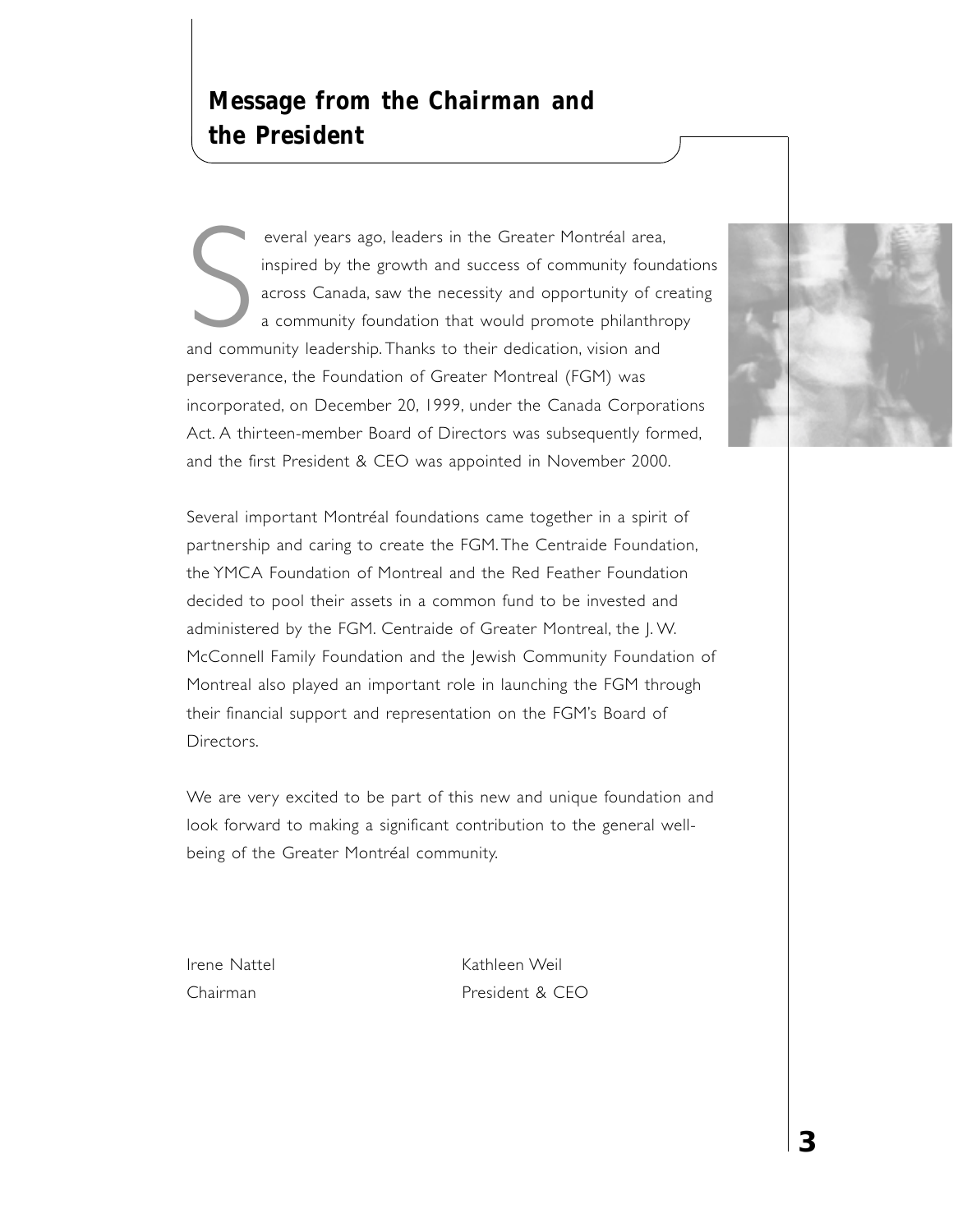# **About the Foundation of Greater Montreal**

The FGM is a partnership<br>of non-profit charitable<br>organizations and people<br>who feel passionately<br>about the Greater Montréal of non-profit charitable organizations and people who feel passionately about the Greater Montréal community, and care deeply about its general well-being. It is modeled after the many community foundations that already operate in some 700 Canadian and American cities and towns. The FGM establishes permanent endowment funds through gifts, bequests or transfers of existing endowments from individuals, families, foundations or corporations, and distributes their income to charitable organizations. It also supports community projects in different areas such as health, social services, the arts and culture, education and the environment.

Donors enjoy a wide range of choices. They may designate their donation to the benefit of a specific organization or cause, or endow their donation in a "field-of-interest fund" , or they may simply pool their endowment funds with those of others in what is called a community fund, without designating any particular organization or cause. This allows the Board of Directors to allocate earnings to community initiatives in accordance with priorities determined by the FGM.

Unlike other charitable organizations, the FGM will not undertake annual fundraising campaigns since it will build its endowment out of planned gifts.

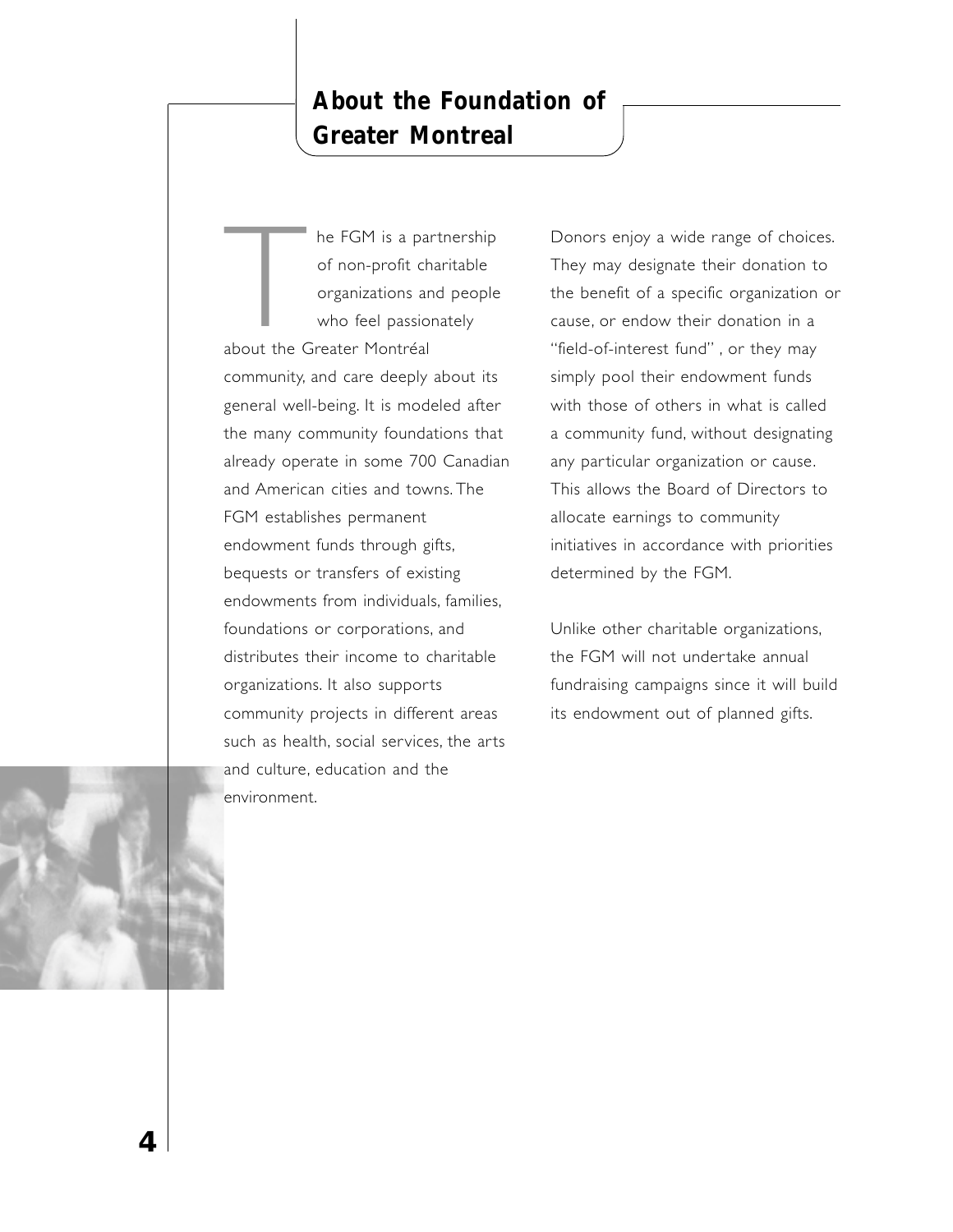A community foundation such as the FGM manages different types of funds:

**Designated Funds**: as their name implies, they are endowed funds designated by donors or charitable agencies to benefit specific charitable organizations or causes The income generated by such endowment funds is directed to the organization or cause designated at the time the fund is created.

All funds are managed in compliance with a prudent investment policy, to protect them against undue risk. By pooling their assets, foundations and donors that join the FGM will enjoy a number of important benefits, including a higher return on their invested assets, streamlined administration, economies of scale and a larger donor base, while having a wide range of choices as to the type and nature of funds they wish to establish.

**Field-of-interest Funds: in this** case, the donor chooses to support, through the income generated by his or her endowment fund, one of the FGM's five fields of interest – education, social services, health, arts and culture, and the environment.

**Unrestricted Funds: unlike the** previous funds, they are not earmarked to benefit a particular charitable organization nor a particular "field of interest". This gives the Board greater flexibility to direct earnings from such funds to pressing community needs, as they arise.

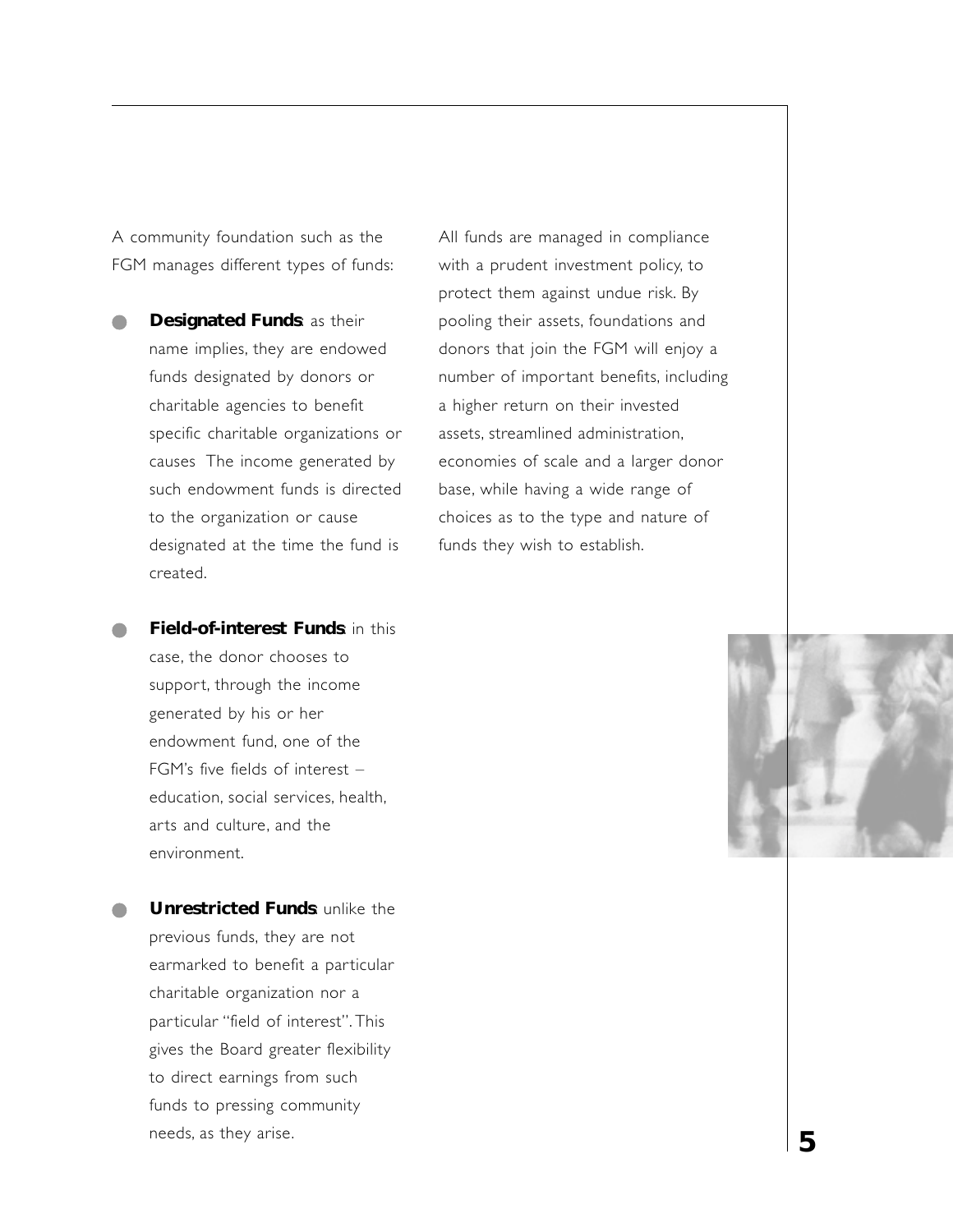# **Board of Directors**

**Chairman**

Irene Nattel Managing Director RBC Dominion Securities

**Vice-chair** Sheila Goldbloom President Red Feather Foundation

**Secretary** Claire Richer Leduc Lawyer

**Treasurer** Gilles Émond, CMA, C.A. Andersen

**President & CEO** Kathleen Weil

**Members**

Tim Brodhead President & CEO, The J.W. McConnell Family Foundation

Marcel Côté President Secor Conseil Inc.

W. John Gallop, C.I.M. Director MacDougall, MacDougall & MacTier Inc.

Louis Gascon Barrister & Solicitor

Stanley Hyman President Jewish Community Foundation of Montréal

Robert Kleinman, F.C.A. Executive Vice President Jewish Community Foundation of Montréal

Michel Lamontagne, LL.L., Adm. A. MLL Consulting Inc

Manon Vennat Chairman Spencer Stuart Montréal

Michael Weil Chief Executive Officer YMCA of Montréal



**6**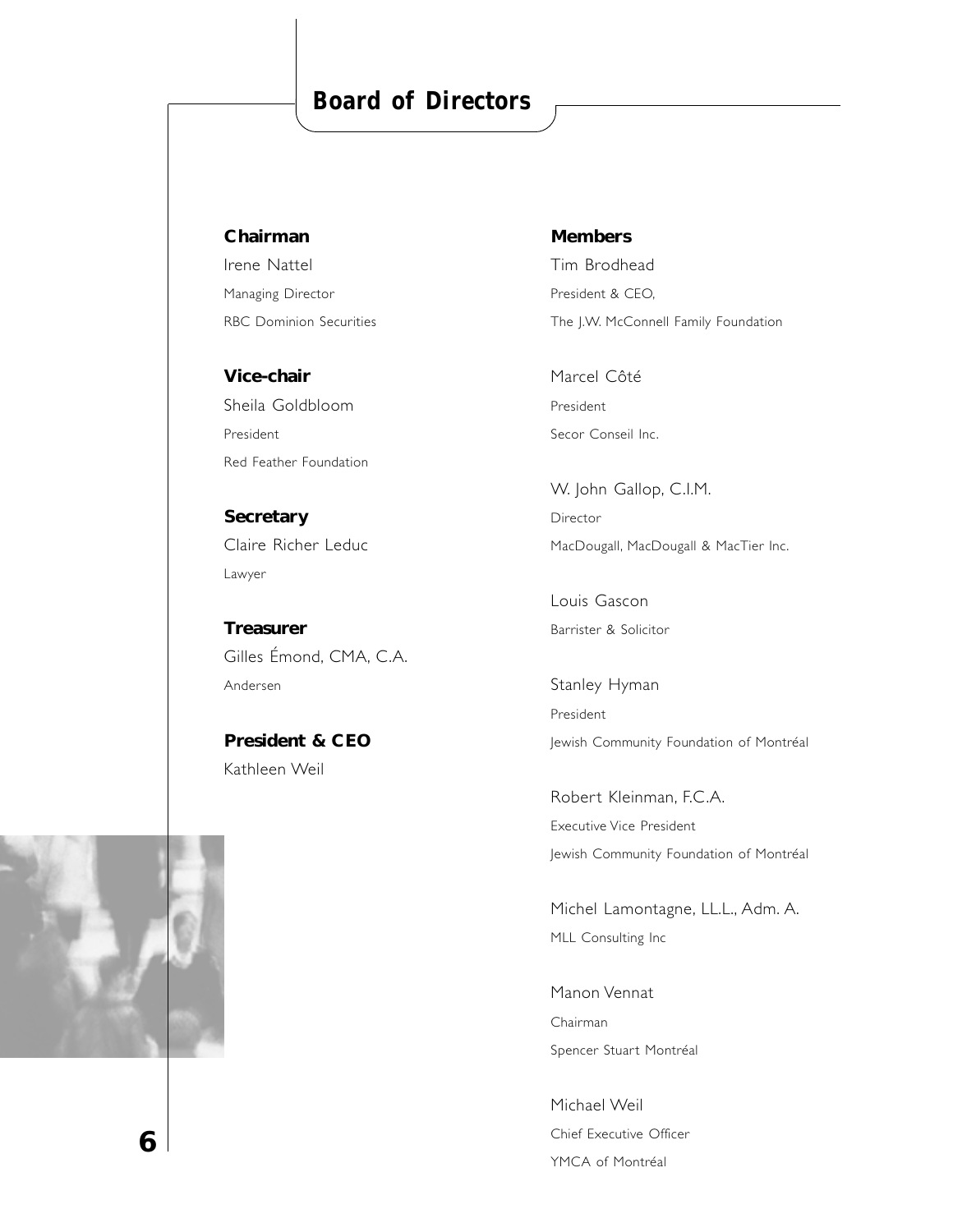### **Auditors' report**

To the Members of The Foundation of Greater Montreal

We have audited the balance sheet of the Foundation of Greater Montreal as at December 31, 2000, its statement of operations and its balance of funds for the year then ended. These financial statements are the responsibility of the Foundation of Greater Montreal's management. Our responsibility is to express an opinion on these financial statements, based on our audit.

We conducted our audit in accordance with generally accepted Canadian auditing standards. Those standards require that we plan and perform an audit to obtain reasonable assurance that the financial statements are free of material misstatements. An audit entails examining, on a test basis, evidence supporting the amounts and disclosures included in the financial statements. It also involves assessing the accounting principles applied and the significant estimates made by management, as well as evaluating the overall presentation of the financial statements.

In our opinion, these financial statements present fairly, in all material respects, the financial position of the Foundation of Greater Montreal as at December 31, 2000, the results of its operations and its cash flows for the year then ended, in accordance with generally accepted Canadian accounting principles.

Chartered Accountants

March 19,2001

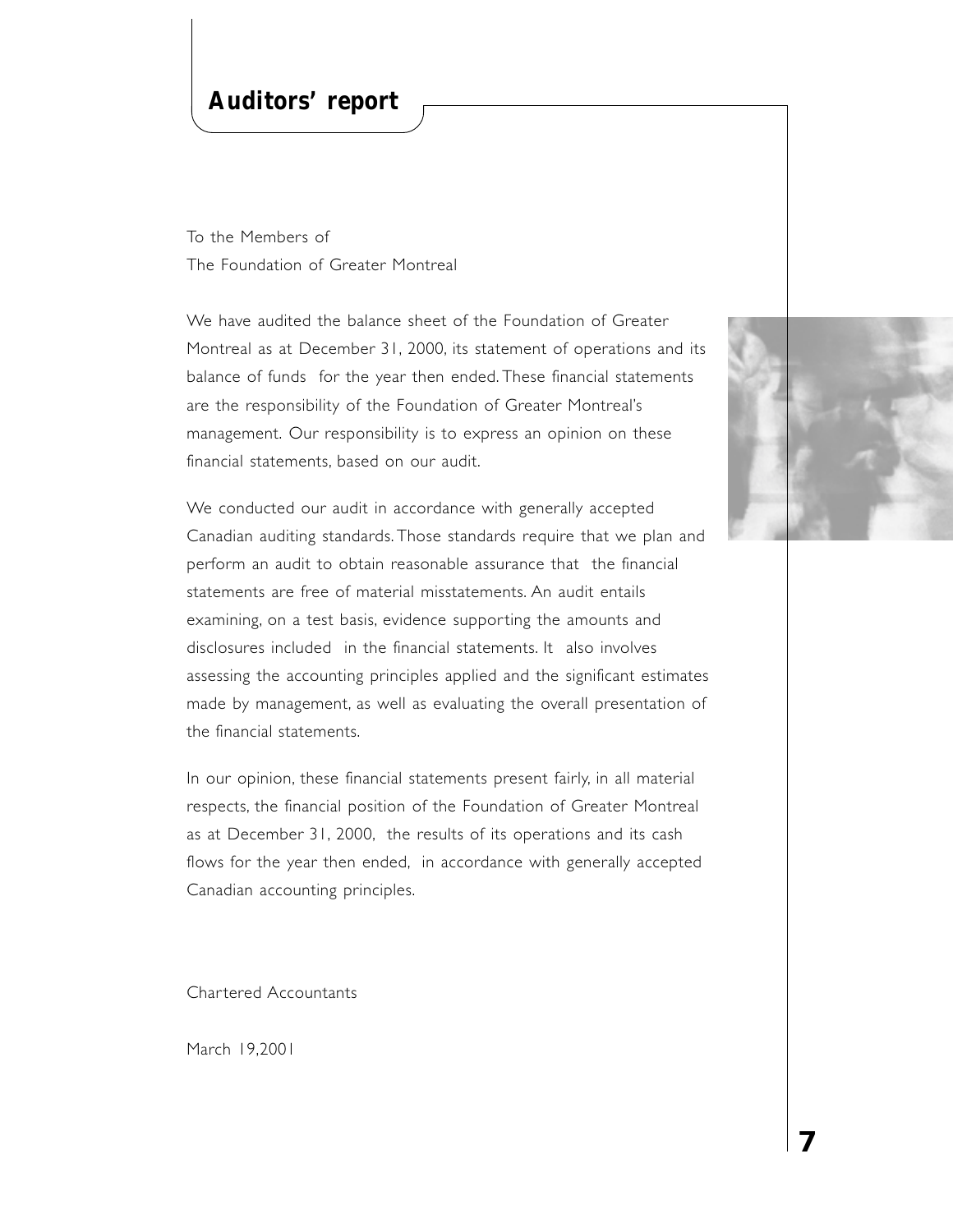# **Statement of operations and balance of funds**

**year ended December 31, 2000**

| Net result and balance of funds, end of year   | 102,319 |
|------------------------------------------------|---------|
|                                                | 37,929  |
| Other                                          | 88      |
| Travel and meetings                            | 453     |
| Subscriptions                                  | 100     |
| Advertising                                    | 4,731   |
| Professional services                          | 15,422  |
| Fringe benefits                                | 1,751   |
| Salaries                                       | 15,384  |
| <b>Expenses</b>                                |         |
|                                                | 140,248 |
| Interest                                       | 528     |
| "In Memoriam" donations                        | 3,315   |
| Other                                          | 1,405   |
| Centraide of Greater Montréal                  | 75,000  |
| The J. W. McConnell Family Foundation (Note 4) | 60,000  |
| Contributions to start-up costs                |         |
| <b>Revenues</b>                                | \$      |



| <b>Balance sheet</b>         |                         |         |  |  |
|------------------------------|-------------------------|---------|--|--|
|                              | as at December 31, 2000 |         |  |  |
| <b>Assets</b>                |                         | \$      |  |  |
| Cash                         |                         | 65,766  |  |  |
| Accounts receivable (Note 3) |                         | 50,198  |  |  |
|                              |                         | 115,964 |  |  |
| Liabilities                  |                         |         |  |  |
| Accounts payable             |                         | 13,645  |  |  |
| <b>Fund balance</b>          |                         |         |  |  |
| Unrestricted                 |                         | 102,319 |  |  |
|                              |                         | 115,964 |  |  |
| Approved by the Board        |                         |         |  |  |
|                              | Director                |         |  |  |
|                              | , Director              |         |  |  |

**8**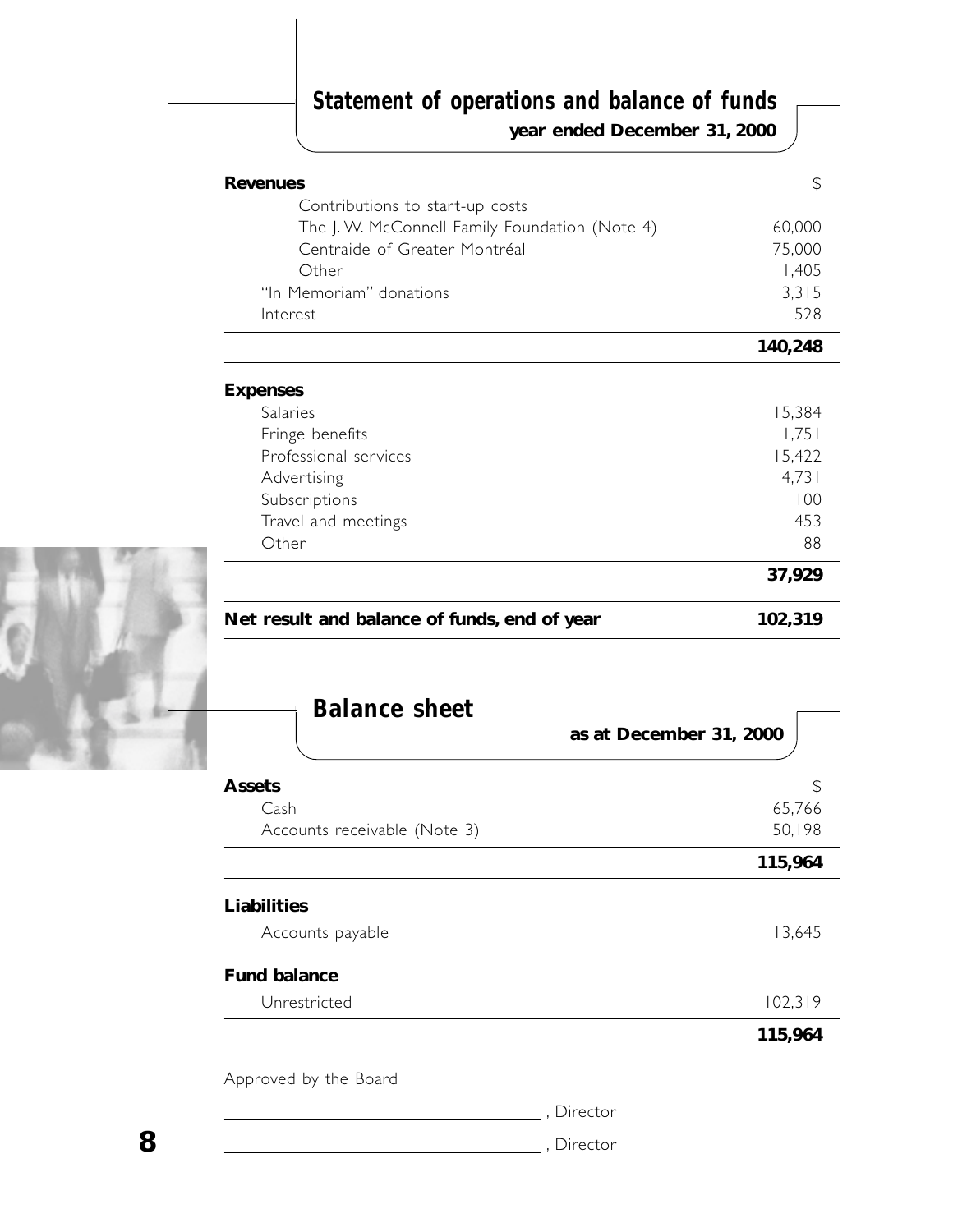# **Description of the organization**

The Foundation of Greater Montreal (FGM) is a charity, incorporated on December 20, 1999 under Part II of the Canada Corporations Act, whose purpose is to collect donations, mainly through bequests or public endowment funds, to

address social issues and promote the arts and culture, education, health and a better environment. The FGM can also manage funds that are entrusted to it for that purpose. It is a registered charity under the Income Tax Act.

# **Accounting policies**

The financial statements have been prepared in accordance with generally accepted Canadian accounting principles and include the following significant accounting policies:

#### *Fund accounting*

The organization will follow the restricted fund method of accounting for its activities:

#### i) *Operating Fund*

The Operating Fund reports the ordinary operating activities of The Foundation of Greater Montreal and activities relating to capital assets, if any.

#### ii) *Endowment Fund*

The Endowment Fund will report the donations received which donors have stipulated must be kept intact perpetually. It will be made up of three separate fund categories:

- Designated Funds: revenues are allocated to one or more charities selected by the donor;
- Field-of-interest Funds: revenues are intended to support one or more areas selected by the donor, either social issues, arts and culture, education, health or the environment;
- Unrestricted Funds: revenue allocation is entrusted to the FGM's Board of Directors based on community needs as the donor does not determine the beneficiary organization of the endowment fund nor a specific area of interest.

#### iii) *Fund for Distribution*

The Fund for Distribution is an externally restricted fund in which the FGM will record donations to be distributed in accordance with the wishes of the donors. The portion of investment income from the Endowment Fund to be distributed will also be recorded.